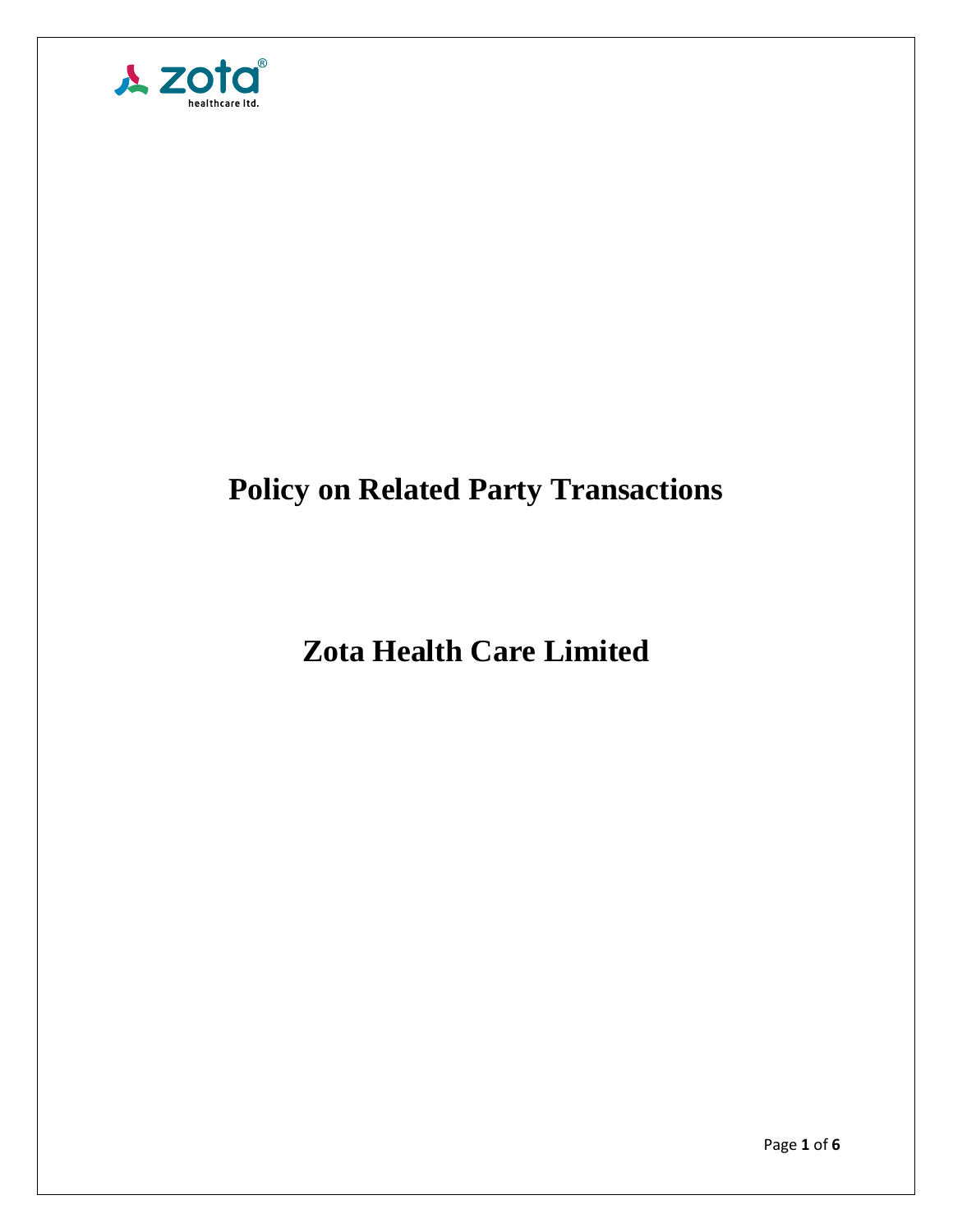

| <b>Contents</b>                                                               | Page No. |
|-------------------------------------------------------------------------------|----------|
|                                                                               |          |
|                                                                               |          |
|                                                                               |          |
|                                                                               |          |
|                                                                               |          |
|                                                                               |          |
|                                                                               |          |
|                                                                               |          |
|                                                                               |          |
|                                                                               |          |
| 7. Transactions which are not entered as per Related Party Transaction Policy |          |
|                                                                               |          |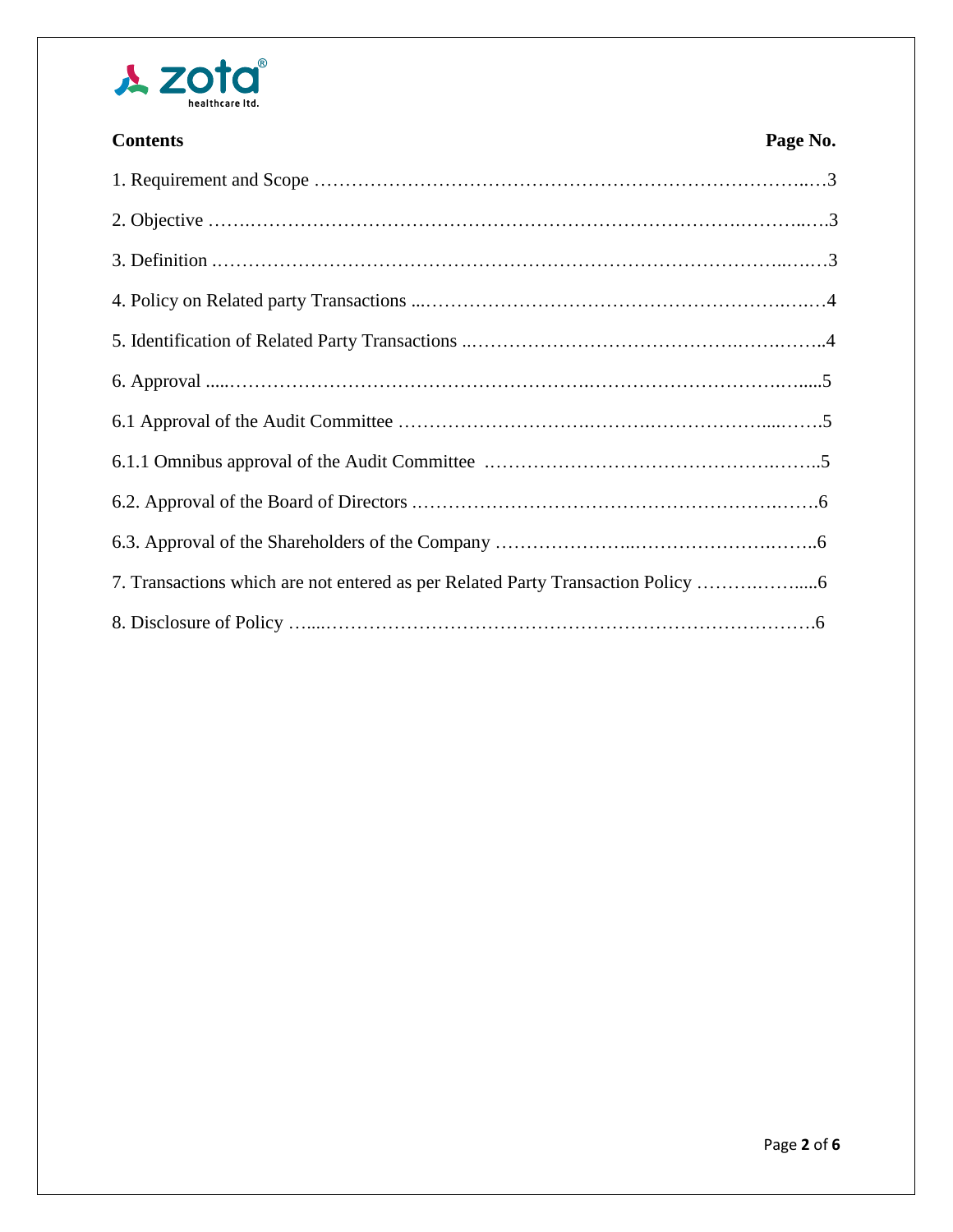

#### **1. Requirements and Scope:**

The Board of Directors (the **"Board"**) of Zota Health Care Limited (the **"Company"**) has adopted this policy on related party transaction under section 177, 188 and any other applicable provisions of the Companies Act, 2013 (the **"Act"**) read with the Companies (Meeting of Board and its Power) Rule, 2014 and Regulation 23 of the Security and Exchange Board of India (Listing Obligations and Disclosure Requirements) Regulations, 2015 (the **"Regulations"**).

#### **2. Objectives:**

Objective of this policy is to timely reporting, disclosure and compliance of matters related to related party transactions as per requirements of laws.

#### **3. Definitions:**

**(1) Arm's length transactions** mean a transaction between two related parties that is conducted as if they were unrelated, so that there is no conflict of interest.

**(2) Related Party**, with reference to a company, means-

- a) a director or his relative;
- b) a key managerial personnel or his relative;
- c) a firm, in which a director, manager or his relative is a partner;
- d) a private company in which a director or manager [or his relative] is a member or director;
- e) a public company in which a director or manager is a director and holds along with relatives, more than two present of its paid-up capital;
- f) any body corporate whose Board of Directors, managing director or manger is accustomed to act in accordance with the advice, directions or instructions of a director or manager;
- g) any person on whose advice, directions or instructions a director or manager is accustomed to act:

Provided that nothing in sub-clauses (vi) and (vii) shall apply to the advice, directions or instructions given in a professional capacity;

- h) any company which is-
	- (a) a holding, subsidiary or an associate company of such company; or
	- (b) a subsidiary of a holding company to which it is also a subsidiary;
- **(3) "Relative"**, with reference to any person means any one who is related to another if
	- i. they are members of a Hindu undivided family
	- ii. they are husband and wife; or
	- iii. one person is related to the other in following manner:
		- (a) Father (including step-father)
		- (b) Mother (including step-mother)
		- (c) son (including step-son)
		- (d) Son's wife
		- (e) Daughter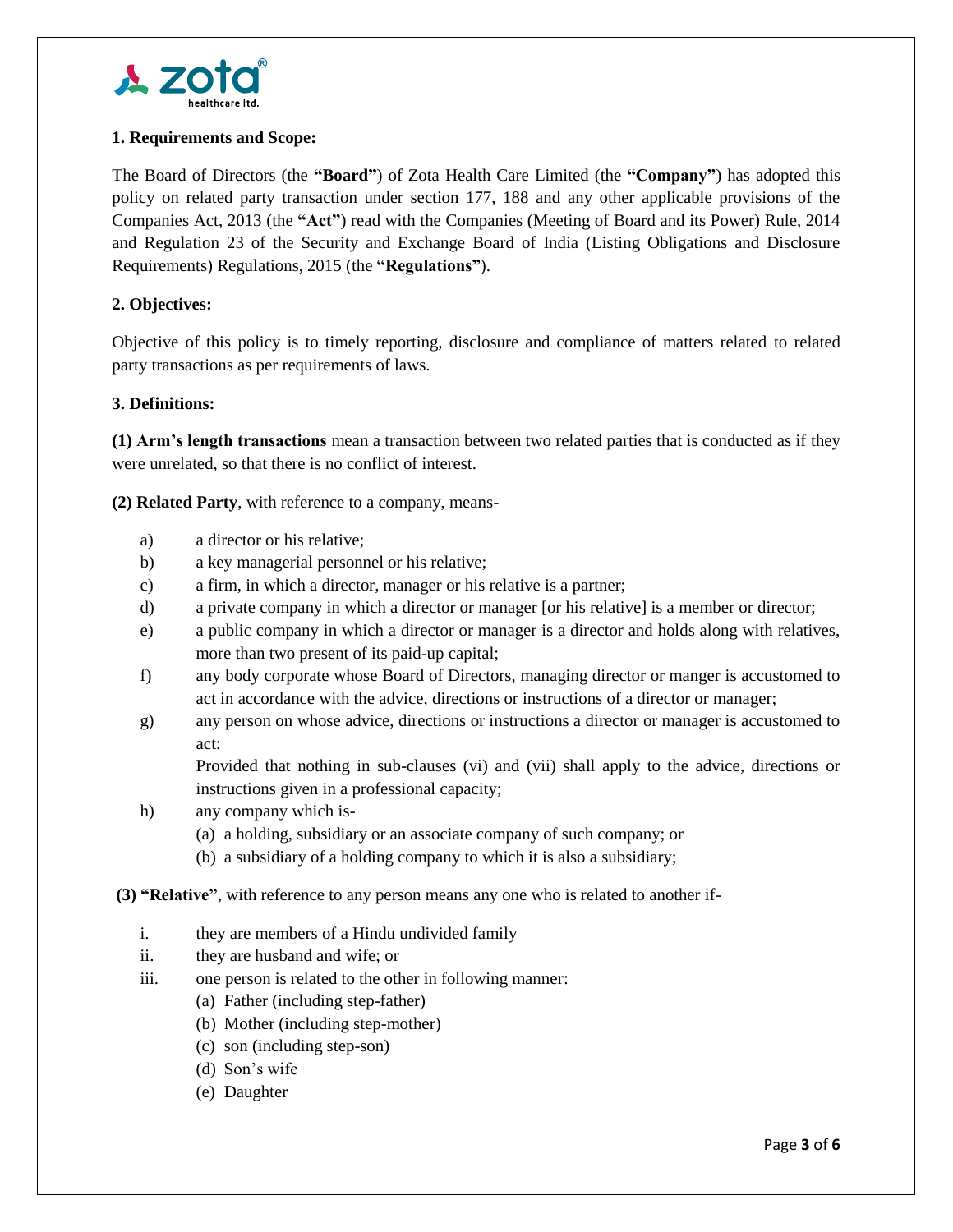

- (f) Daughter's husband
- (g) Brother (including step-brother)
- (h) Sister (including step-sister)

**(4) Material Related party Transaction:** A transaction with related party shall be considered material of the transaction(s) to be entered into individually or taken together with previous transactions during a financial year, exceeds ten percent of the annual turnover of the listed entity as per last audited financial statements of the company.

A transaction involving payments made to related part with respect to brand usage or royalty shall be considered material of the transaction(s) to be entered into individually or taken together with previous transactions during a financial year, exceeds five percent of the annual turnover of the listed entity as per last audited financial statements of the company.

**(5) Material Modification**: Any transaction shall mean modification of such transaction resulting in change of more than 10% of the total monetary value of such transaction as last approved.

**(6) Key Managerial Personnel** in relation to a Company means

- I. The Chief Executive Officer, or the Managing Director or the Manager;
- II. The Company Secretary
- III. The Whole-time director;
- IV. Chief Financial Officer;
- V. Such other officer, not more than one level below the directors who is in whole-time employment, designated as key managerial personnel by the Board; and
- VI. Such other officer as may be prescribed

**(7) Audit Committee** means audit committee constituted under section 177 of the Companies Act, 2015 (the **"Act"**).

## **4. Policy on Related party Transactions:**

All related party transactions shall be approved by the Audit Committee of the Company all related party transactions must be reported to the Audit Committee for their approval.

## **5. Identification of Related Party Transactions:**

All director and key managerial personnel are responsible for give notice to the Board before entering into any related party transactions apart from this every director of the Company shall provide disclosure of interest at the starting of every financial year. Board of the Company shall record all disclosure of interest received from the directors of the Company then the Audit Committee of the Company will decided whether transaction is fall under related party transactions or not.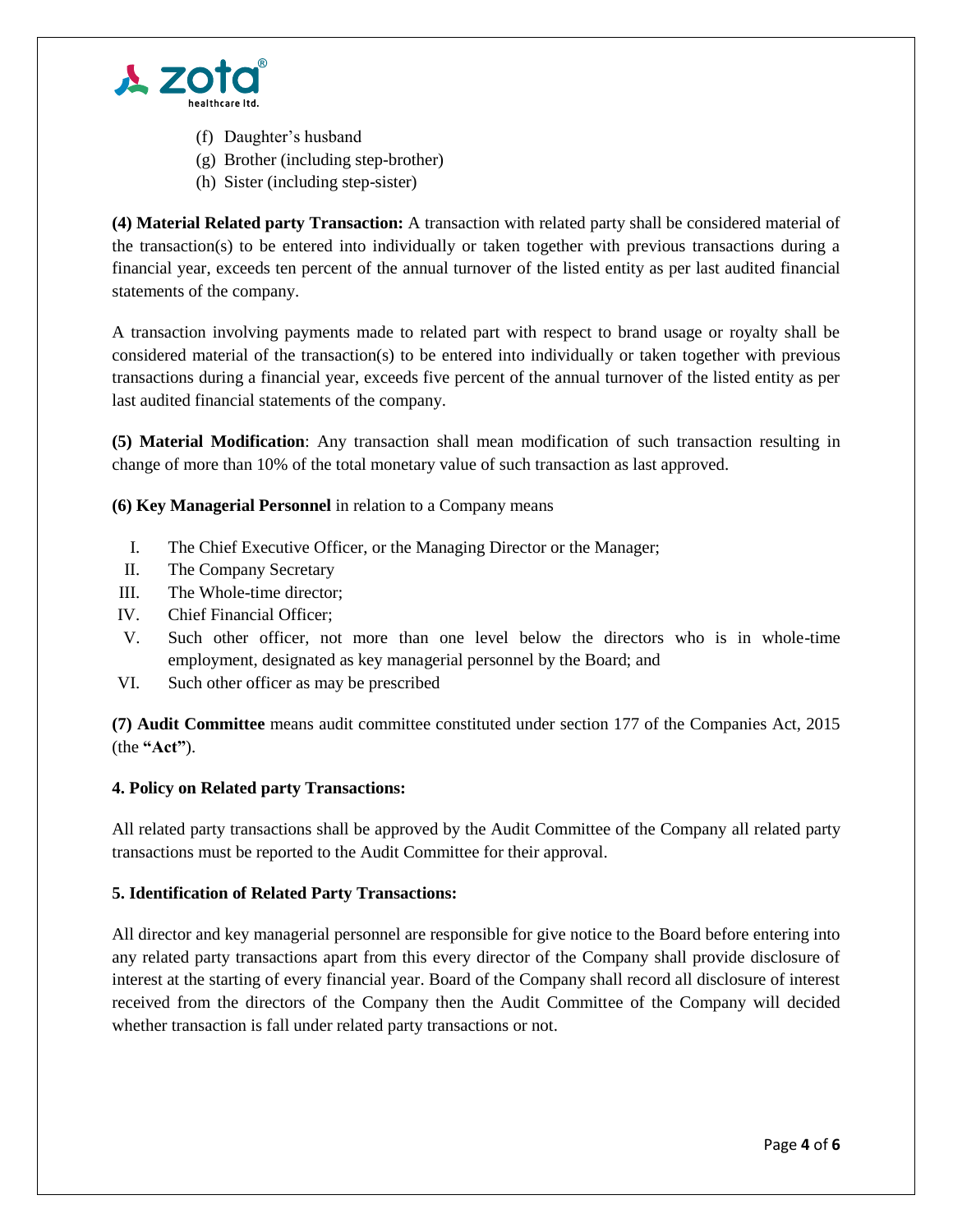

#### **6. Approval:**

## **6.1. Prior approval by the Audit Committee:**

All related party transactions and all subsequent Material Modifications thereto are required prior approval of the Audit Committee of the Company whether it's approved by Board of the Company or by Shareholders of the Company. Provided that only those members of the audit committee, who are Independent Directors, shall approve related party transactions.

Also, any related party transaction(s) to be entered into by the subsidiary of the Company to which transaction the Company is not a party shall require the prior approval of the audit committee of the Company if the value of such transaction whether entered into individually or taken together with previous transaction(s) during the financial year exceeds 10% of the annual consolidated turnover, as per the last audited financial statement of the Company.

**6.1.1. Omnibus approval by the Audit Committee:** The Company may obtain omnibus approval from the Audit Committee of the Company for such transactions, subject to following conditions:

- (1) The Audit Committee may grant omnibus approval for Related Party Transactions subject to following conditions:
	- (a) Maximum amount of the transaction which can be allowed during the year;
	- (b) Maximum amount per transaction which can be allowed;
	- (c) Maximum transaction which can be allowed during one year;

(d) Information and disclosures requires to summit to the Audit Committee for such transactions.

- (2) The Audit Committee shall satisfy itself regarding the need for such omnibus approval and that such approval is in the interest of the Company.
- (3) The omnibus approval shall define:
	- i. The name(s) of the related party, nature of transaction, period of transaction, maximum amount of transactions that shall be entered into,
	- ii. The indicative base price/ current contracted price and the formula for variation in the price if any; and
	- iii. Such other conditions as the audit committee may deem fit.

In case of above details are not available the Audit Committee may grant omnibus approval for such transactions for value of such transactions does not exceeding rupees one crore per transaction.

(4) The Audit Committee shall review, at least on a quarterly basis, the details of related party transactions entered into by the Company pursuant to each of the omnibus approvals given.